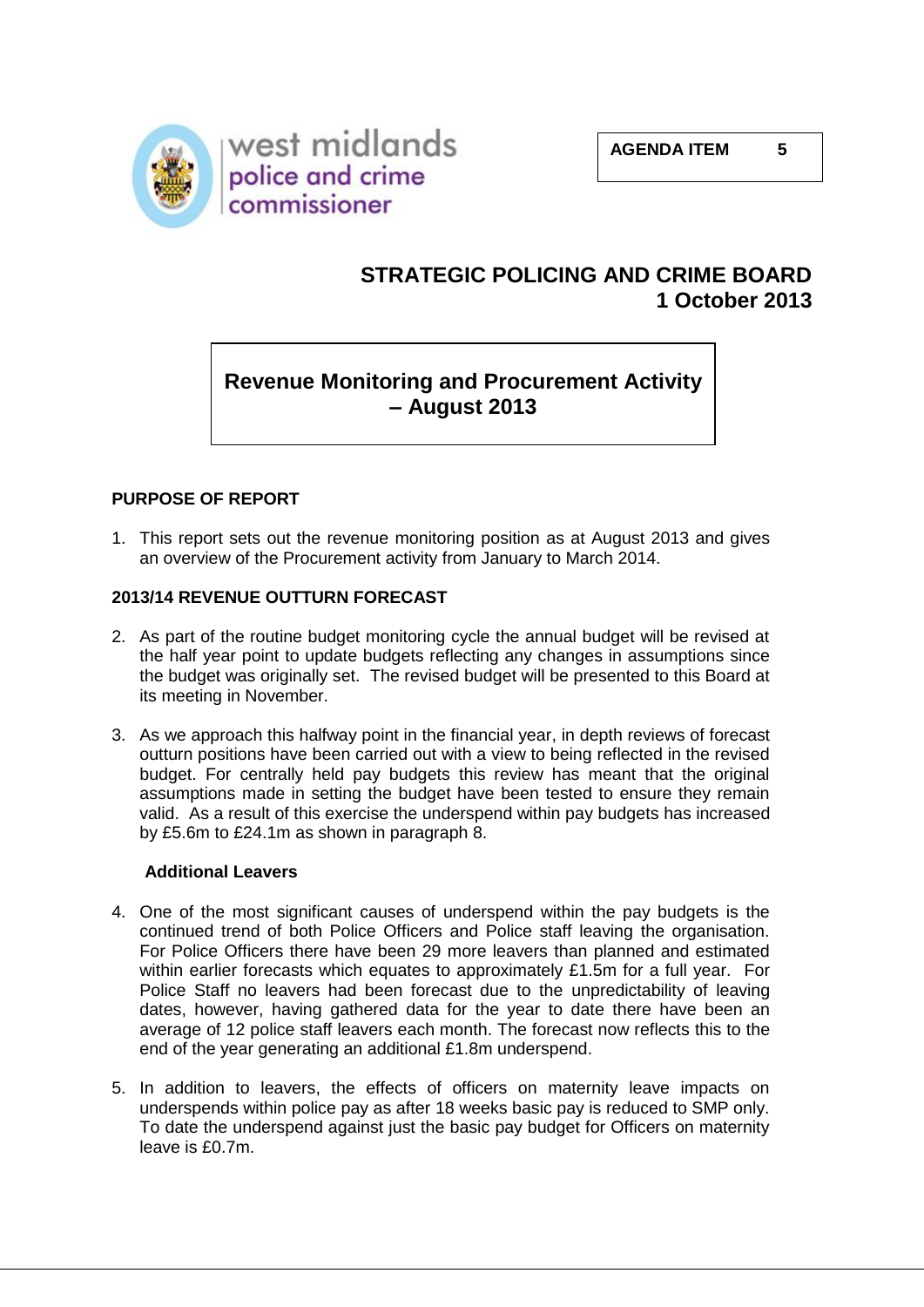#### **Recruitment**

- 6. At the time of setting the 2012/13 budget some assumptions were made around profiling of the recruitment for new PCSO and Police staff posts. For Police staff it was assumed that all of the 100 workforce mix posts would be new entrants to the Force, however, there have been a number of internal transfers. Where external recruitment has been made to these posts it has been slightly later than originally assumed meaning the in year underspend has increased.
- 7. The PCSO pay underspend has increased by £0.9m because the planned recruitment profile had slipped. The process was deliberately delayed to avoid placing an advert over the summer period or around the time of religious festivals, ensuring that it would be as accessible as possible to all individuals who may have an interest in applying.

| <b>Description</b>       | <b>Current</b><br><b>Budget</b><br>£,000 | <b>Actuals</b><br><b>YTD</b><br>£,000 | Variance<br><b>YTD</b><br>£,000 | <b>Estimated</b><br>Outturn<br>£,000 | <b>Outturn</b><br>Variance<br>to Budget<br>£,000 |
|--------------------------|------------------------------------------|---------------------------------------|---------------------------------|--------------------------------------|--------------------------------------------------|
| Officer Pay              | 346,608.9                                | 139,389.1                             | $-4,841.6$                      | 331,402.9                            | $-15,206.0$                                      |
| Staff Pay                | 88,011.9                                 | 36,095.5                              | $-2,211.5$                      | 82,624.6                             | $-5,387.3$                                       |
| PCSO Pay                 | 20,536.6                                 | 7,099.4                               | $-1,457.5$                      | 17,012.3                             | $-3,524.3$                                       |
| <b>Total Central Pay</b> | 455,157.4                                | 182,584.0                             | $-8,510.6$                      | 431,039.8                            | $-24,117.6$                                      |

8. The breakdown of the pay budgets is shown below:-

9. The savings highlighted within pay continue the theme of securing reductions required early for the next financial year. Based upon these assumptions future staffing levels are likely to be significantly below affordable levels. This gives the flexibility to consider workforce mix or recruitment opportunities. However, any opportunities must be considered in the light of uncertain future financial settlements and the longer term implications of decisions made.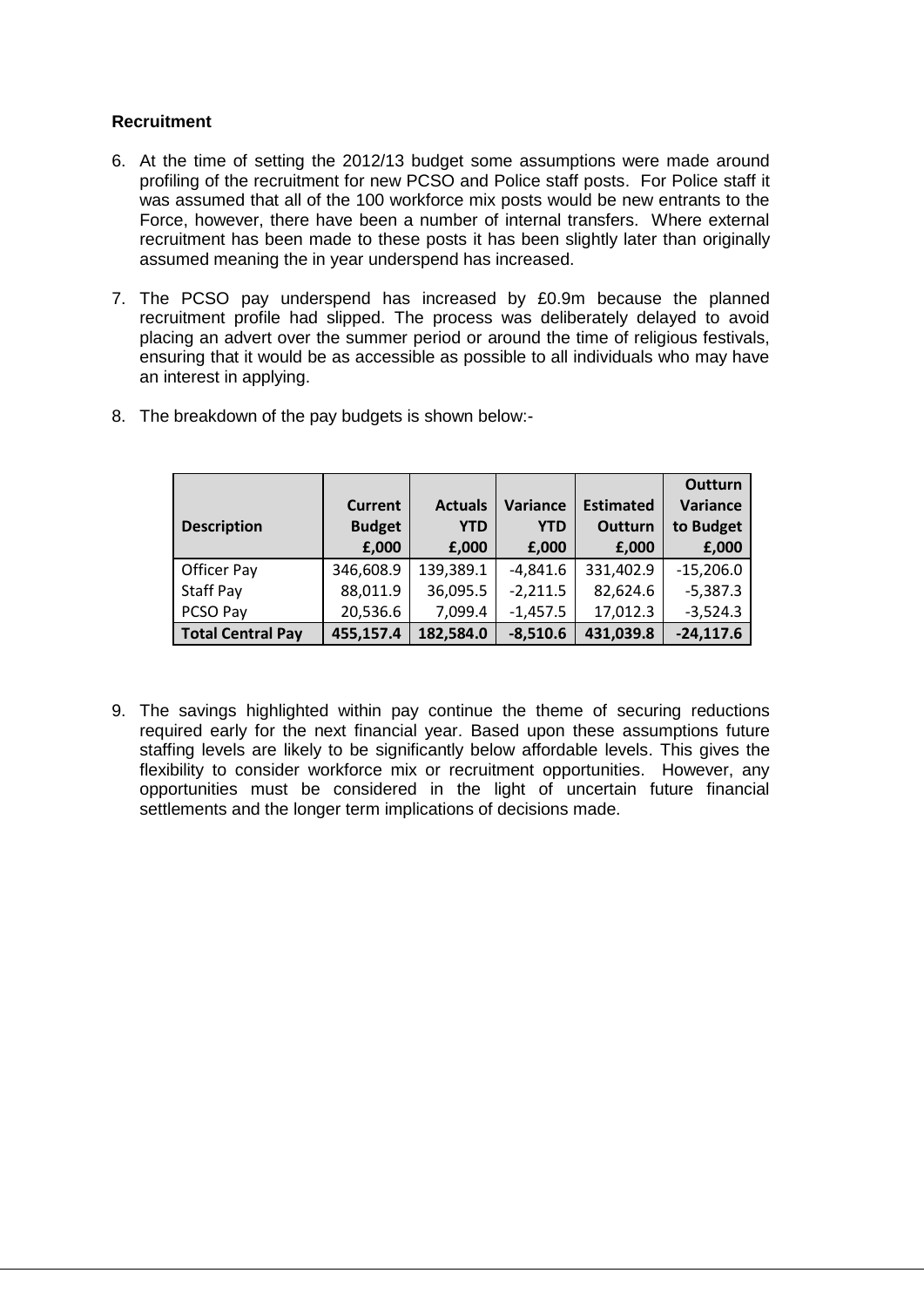10. The overall budget position, including pay and non pay budgets, is an estimated under spend of £26.9m. The breakdown across ACPO portfolios is shown in the table below.

|                                             | <b>Current</b> | <b>Actuals</b> | Variance    | <b>Estimated</b> | Outturn<br>Variance |
|---------------------------------------------|----------------|----------------|-------------|------------------|---------------------|
| <b>Description</b>                          | <b>Budget</b>  | <b>YTD</b>     | <b>YTD</b>  | Outturn          | to Budget           |
|                                             | E,000          | £,000          | £,000       | E,000            | £,000               |
| LPU's                                       | 3,889.4        | 1,456.2        | $-48.0$     | 3,798.2          | $-91.2$             |
| ACC Local Policing and Service Improvement  | 1,210.0        | 447.7          | $-39.5$     | 1,118.2          | $-91.8$             |
| <b>ACC Operations</b>                       | 12,774.0       | 3,622.6        | 148.6       | 13,109.3         | 335.3               |
| <b>ACC Crime</b>                            | 9,062.3        | 4,123.3        | 56.5        | 9,525.9          | 463.6               |
| <b>ACC Protection</b>                       | 6,802.0        | $-1,015.9$     | $-1,215.8$  | 5,643.2          | $-1,158.8$          |
| <b>DCC Thompson</b>                         | 1,553.2        | 758.6          | 159.2       | 1,564.8          | 11.6                |
| <b>Director of Resources</b>                | 29,990.3       | 9,258.5        | $-301.0$    | 29,852.7         | $-137.6$            |
| <b>Chief Information Officer</b>            | 12,189.6       | 5,978.8        | 377.2       | 11,600.6         | $-589.0$            |
| Sub Total Force Level                       | 77,470.8       | 24,629.9       | $-862.7$    | 76,212.9         | $-1,257.9$          |
| Central Pay                                 | 455,157.4      | 182,584.0      | $-8,510.6$  | 431,039.8        | $-24,117.6$         |
| <b>Central Budgets</b>                      | 24,157.8       | 44.2           | $-835.8$    | 22,646.5         | $-1,511.3$          |
| Sub Total                                   | 479,315.2      | 182,628.2      | $-9,346.5$  | 453,686.3        | $-25,628.9$         |
| <b>TOTAL</b>                                | 556,786.0      | 207,258.0      | $-10,209.1$ | 529,899.3        | $-26,886.7$         |
| West Midlands Office for Policing and Crime | 1,884.0        | 620.2          | $-141.7$    | 1,873.5          | $-10.5$             |
| CSF Expenditure*                            | 7,319.0        | 2,587.5        | 2,587.5     | 7,319.0          | 0.0                 |
| <b>CSF Grant</b>                            | $-6,969.0$     | $-1,742.3$     | $-1,742.3$  | $-6,969.0$       | $0.0\,$             |
| <b>TOTAL</b>                                | 559,020.0      | 208,723.5      | $-9,505.5$  | 532,122.8        | $-26,897.2$         |

*<sup>\*</sup>Includes £350,000 for non-recurring invest to save schemes funded via reserves.*

11. The vast majority of devolved areas are forecasting spend in line with budget, however, there are a number of key over and under spends to be highlighted and these will be monitored and acted upon, as necessary, through the routine budget control processes.

- Community Justice and Custody Force Contact
- 
- 
- Public Protection ICT

#### **Over Contract Contract Contract Contract Contract Contract Contract Contract Contract Contract Contract Contract Contract Contract Contract Contract Contract Contract Contract Contract Contract Contract Contract Contract**

- 
- Force CID **Forensic Services**
- Fleet Services **Property Services** 
	-
	- Capital Financing
	- Shared Services

12. A subjective breakdown of the budget and outturn forecast is shown in Appendix 1.

# **Procurement Activity from January to March 2014**

13. Over the next 12 months there are 71 contracts in their primary term i.e. excluding available extension periods, due for renewal. Of these renewals 27 are due for award or prerequisite approval to award in the January – March 2014 quarter. These contracts are shown at Appendix 2.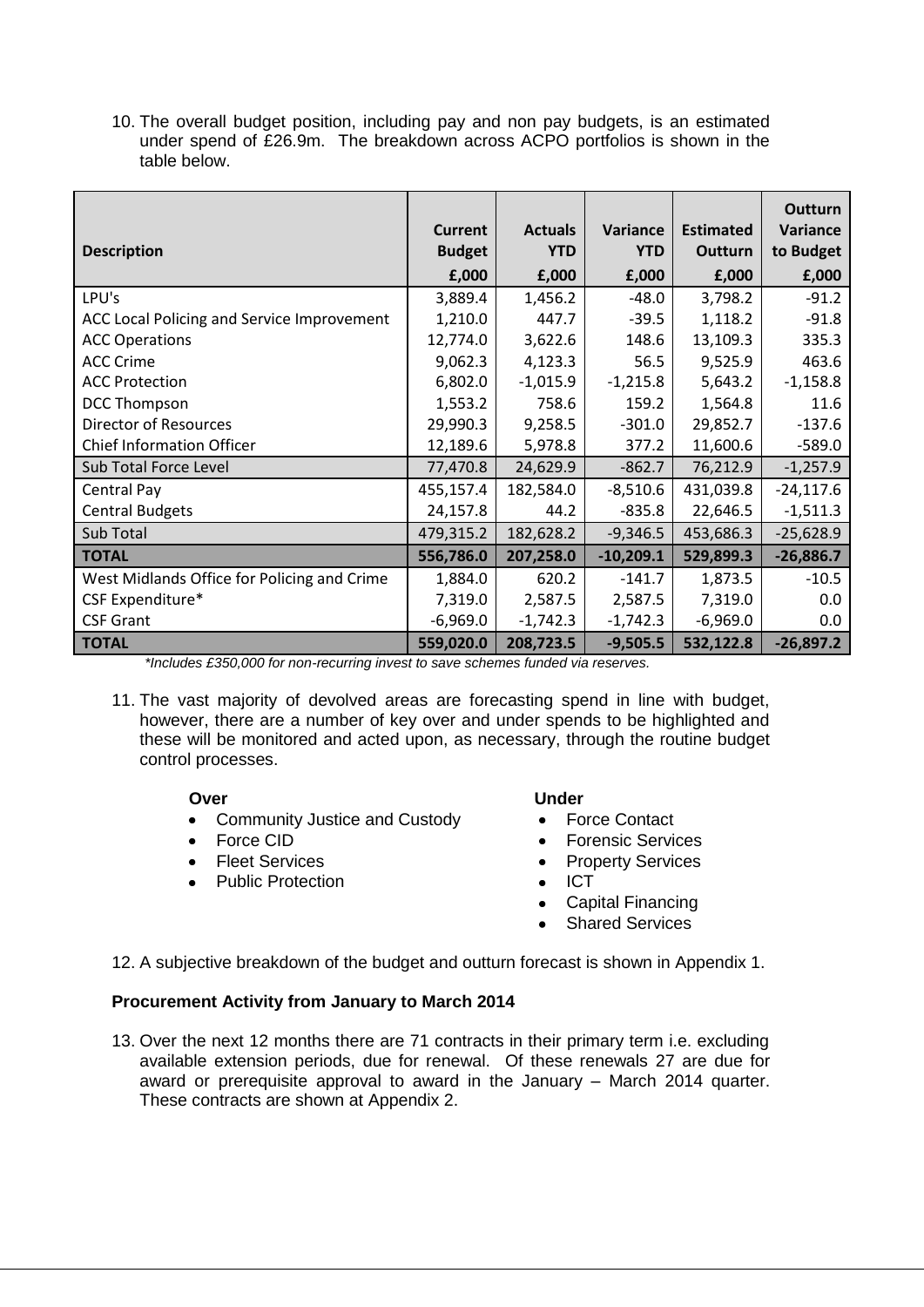# **FINANCIAL IMPLICATIONS**

14. This report deals solely with financial implications.

#### **LEGAL IMPLICATIONS**

15. There are no direct legal implications from this report.

# **RECOMMENDATIONS**

16. The Board is asked to note the report.

Mike Williams<br>
PCC's Chief Finance Officer<br>
WMP Director of Resources PCC's Chief Finance Officer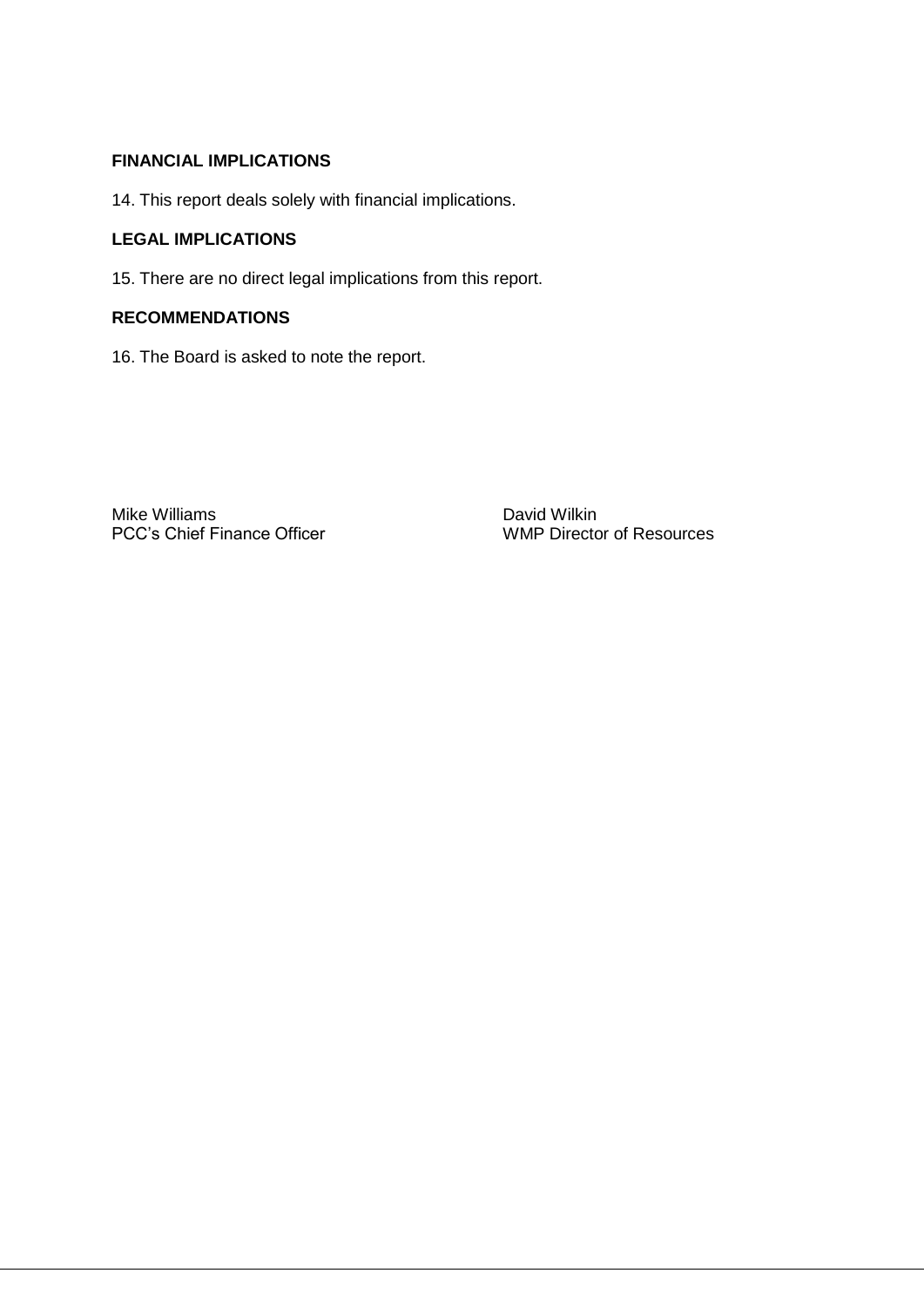# **Appendix 1 – Subjective Breakdown**

| <b>Subjective Breakdown</b>                        | <b>Original</b><br><b>Budget</b> | <b>Actuals</b><br><b>YTD</b> | Variance<br><b>YTD</b> | <b>Estimated</b><br><b>Outturn</b> | <b>Outturn</b><br>Variance<br>to Budget |
|----------------------------------------------------|----------------------------------|------------------------------|------------------------|------------------------------------|-----------------------------------------|
|                                                    | E,000                            | E,000                        | E,000                  | £,000                              | £,000                                   |
| Police Pay                                         | 390,340.7                        | 158,749.3                    | $-3,948.2$             | 377,946.8                          | $-12,393.9$                             |
| <b>Police Community Support</b><br><b>Officers</b> | 20,971.1                         | 7,281.9                      | $-1,455.9$             | 17,476.4                           | $-3,494.7$                              |
| <b>Support Staff Pay</b>                           | 102,951.5                        | 42,256.8                     | $-2,138.3$             | 97,830.4                           | $-5,121.1$                              |
| Other employee Expenses                            | 1,866.5                          | 1,019.1                      | 233.5                  | 2,507.4                            | 640.9                                   |
| Premises                                           | 24,008.1                         | 8,176.4                      | $-37.2$                | 23,955.4                           | $-52.7$                                 |
| Transport                                          | 9,834.3                          | 2,840.7                      | $-176.8$               | 9,901.4                            | 67.1                                    |
| Supplies & Service                                 | 47,439.7                         | 15,789.6                     | $-218.1$               | 45,814.5                           | $-1,625.2$                              |
| Agency                                             | 3,986.7                          | $-538.6$                     | $-1,187.6$             | 4,535.7                            | 549.0                                   |
| <b>Capital Financing</b>                           | 5,628.1                          | $-2,597.1$                   | 0.6                    | 3,411.3                            | $-2,216.8$                              |
| <b>External Income</b>                             | $-50,240.7$                      | $-25,719.9$                  | $-1,281.2$             | $-53,480.1$                        | $-3,239.4$                              |
| <b>Police Force</b>                                | 556,786.0                        | 207,258.1                    | $-10,209.1$            | 529,899.3                          | $-26,886.7$                             |
| Office of the Police & Crime<br>Commissioner       | 1,884.0                          | 620.2                        | $-141.7$               | 1,873.5                            | $-10.5$                                 |
| <b>CSF Expenditure</b>                             | 7,319.0                          | 2,587.5                      | 2,587.5                | 7,319.0                            | 0.0                                     |
| <b>CSF Grant</b>                                   | $-6,969.0$                       | $-1,742.3$                   | $-1,742.3$             | $-6,969.0$                         | 0.0                                     |
| <b>Total Revenue Budget</b>                        | 559,020.0                        | 208,723.6                    | $-9,505.5$             | 532,122.8                          | $-26,897.2$                             |

*Note: This analysis includes spending on externally funded budgets and as a result there will be variations on individual budget lines when compared to the responsibility analysis shown in the main report.*